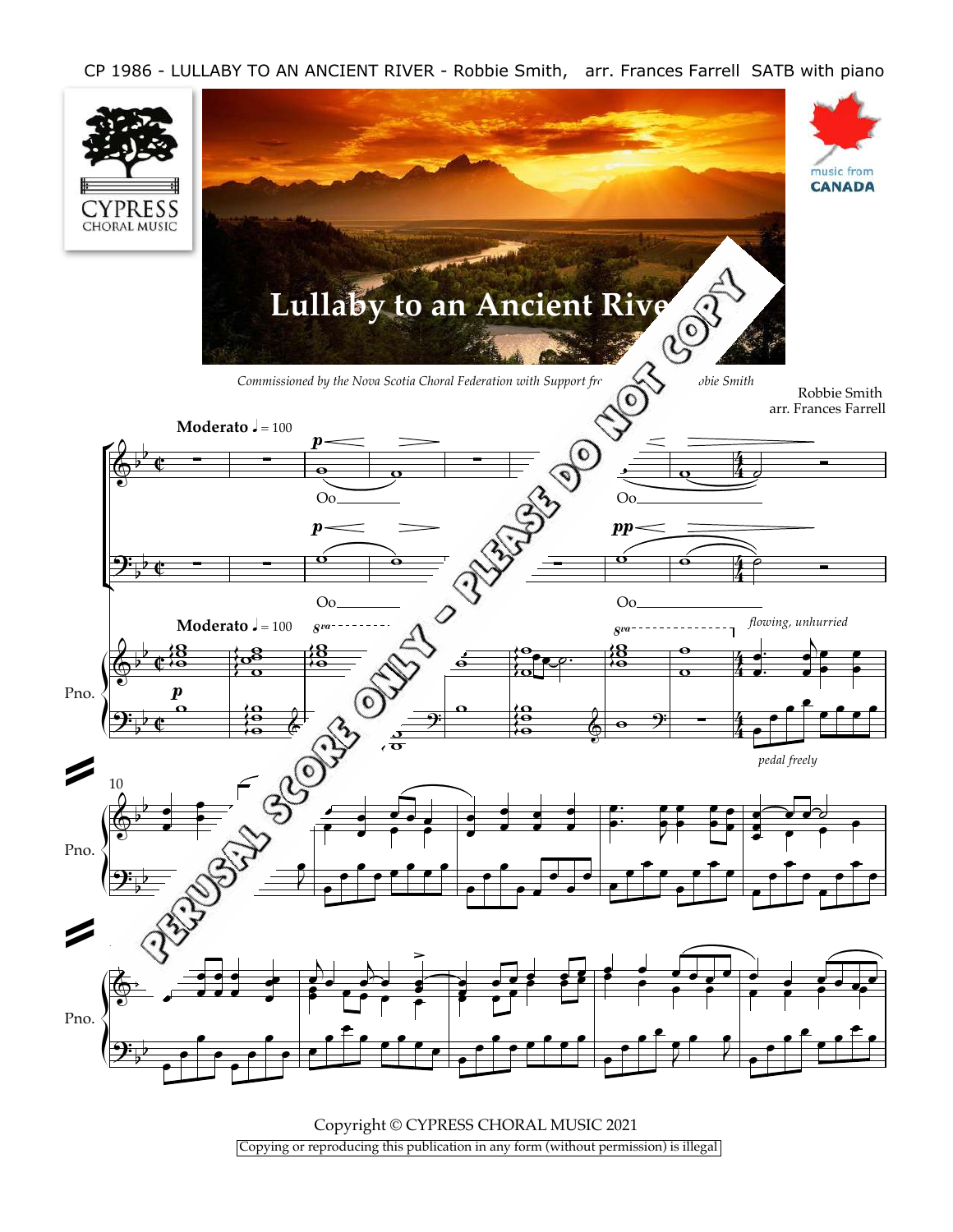

2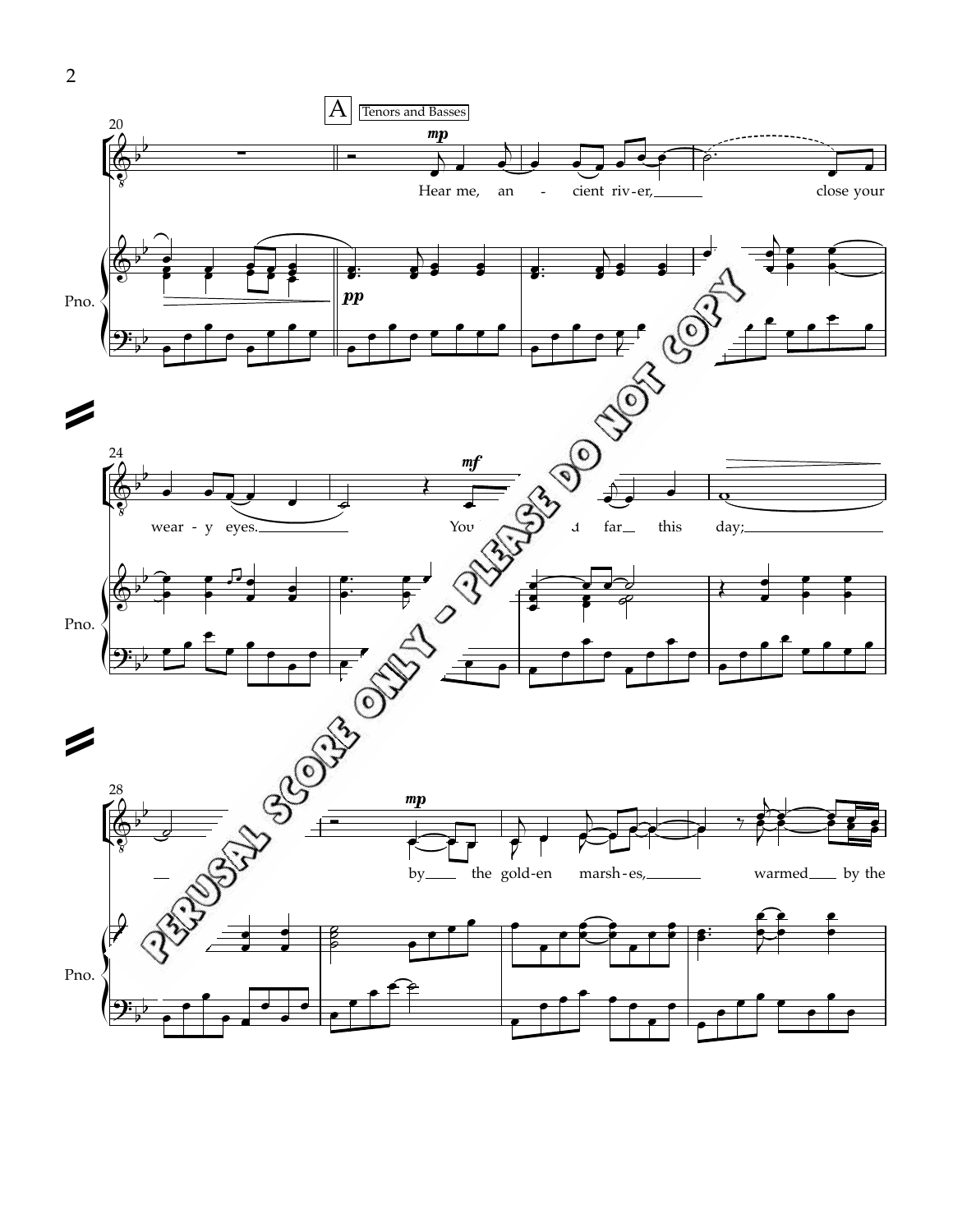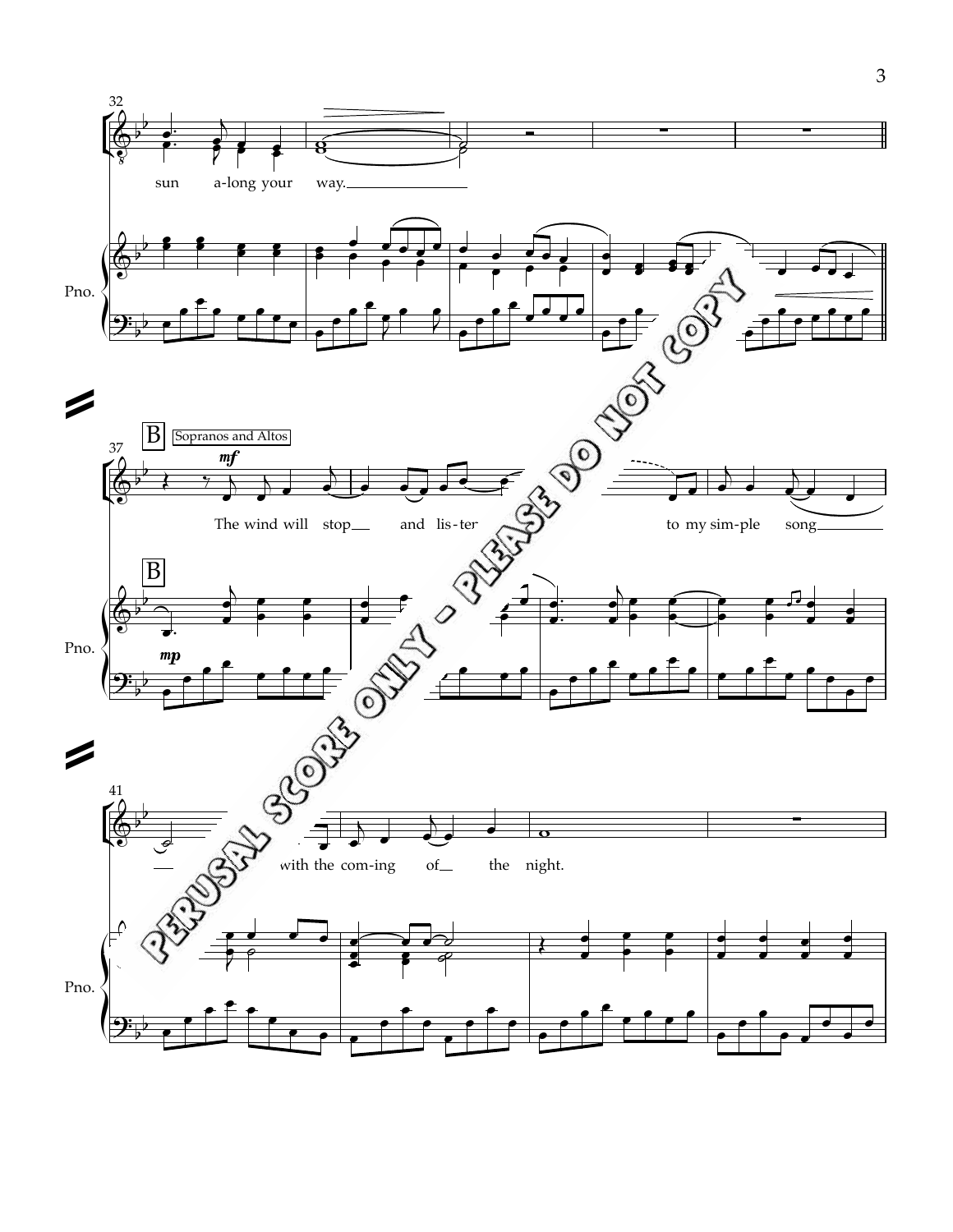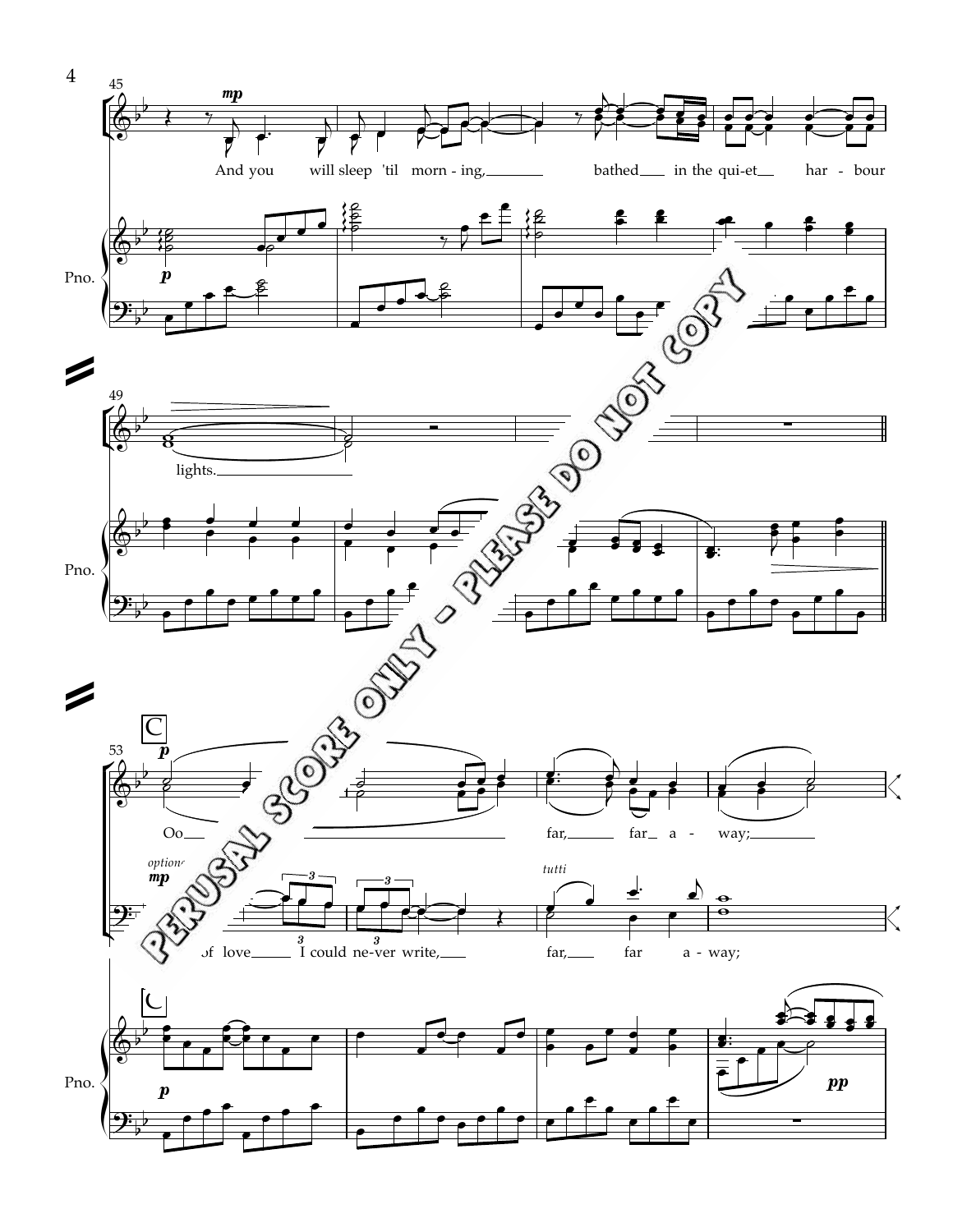

5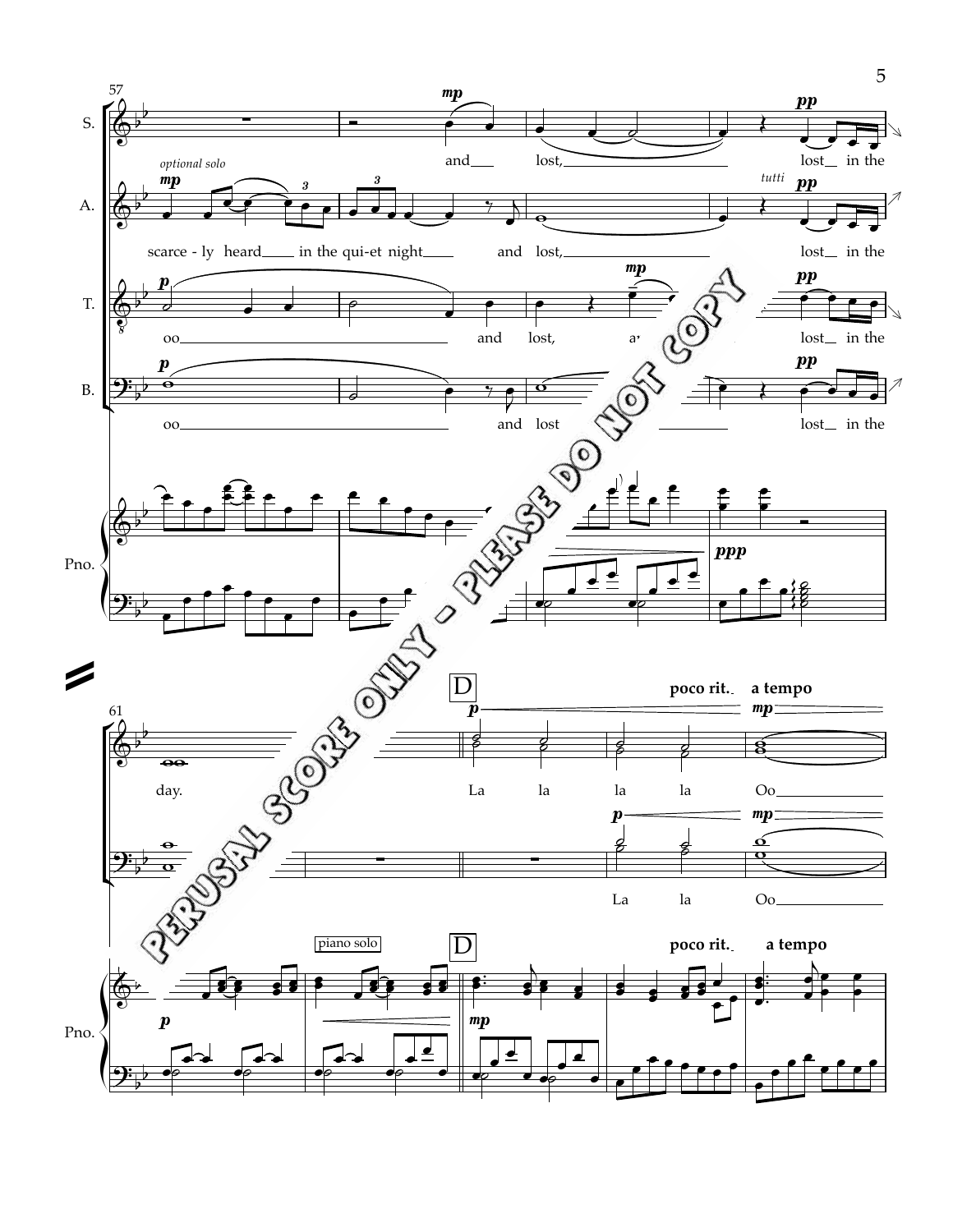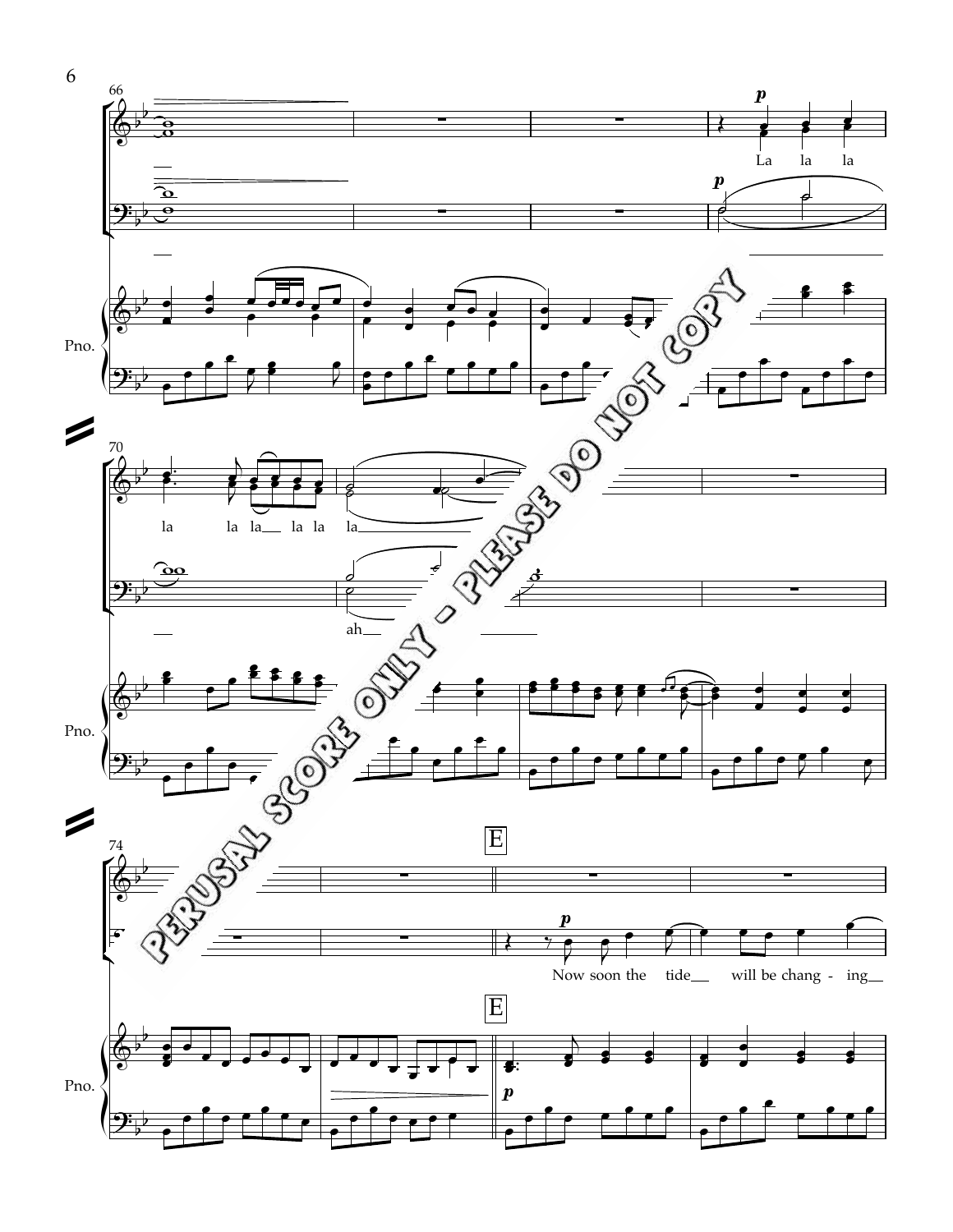